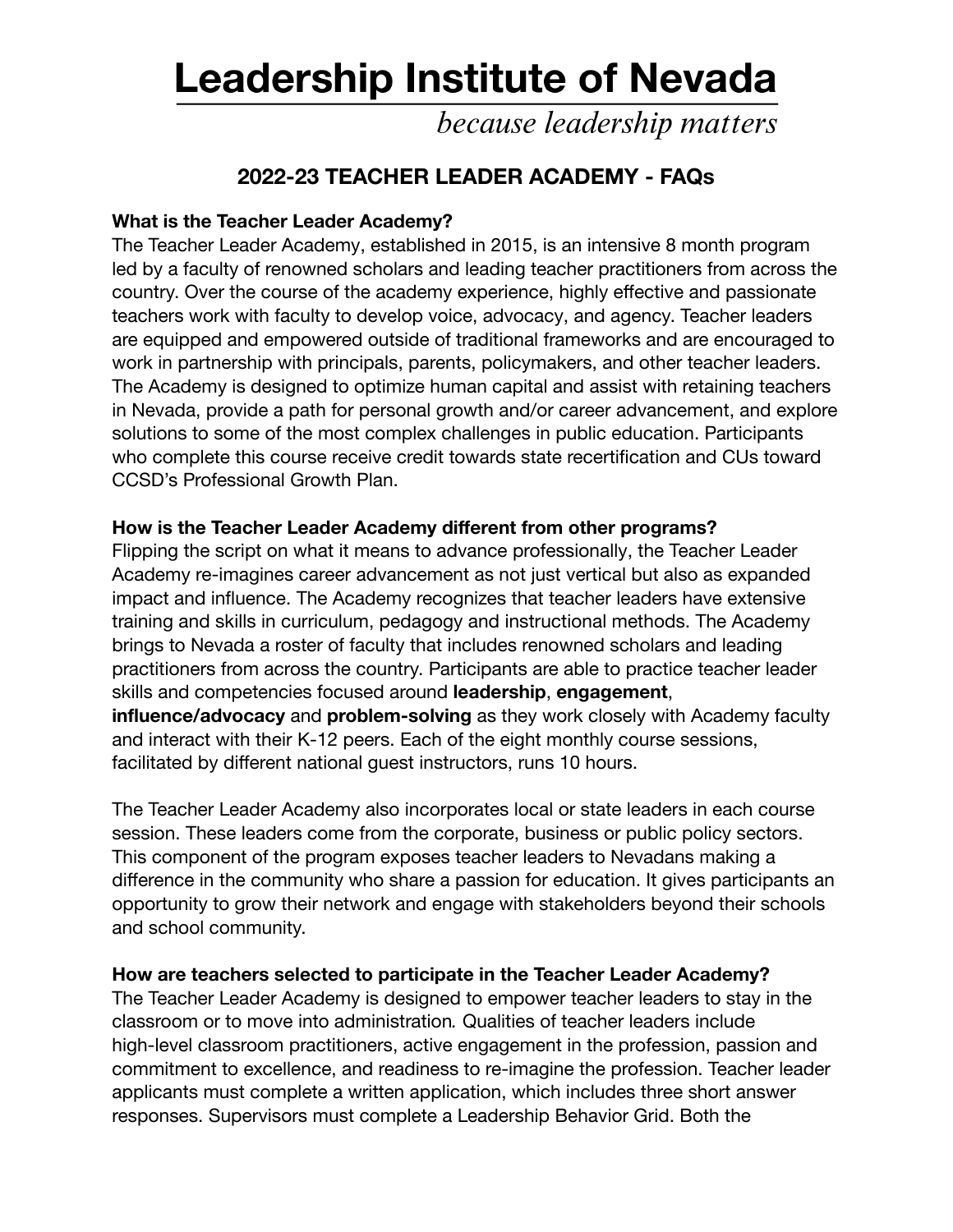application and the Leadership Behavior Grid must be submitted by the Principal/Supervisor before the application's due date. A review committee will carefully consider all applicants and select up to 40 participants.

#### **What is my total time commitment to the program?**

The Teacher Leader Academy consists of a cohort of leaders, which i**nclude K-12 teachers, central office project facilitators, counselors, psychologists, etc.** Classes are held one Wednesday afternoon (4:30pm – 7:30pm) and Thursday (8am – 3:30pm) each month. Course sessions are held monthly from November through June during the school year and a Completion Ceremony is held in August.

#### **Where are classes held?**

All classes are held on the  $9<sup>th</sup>$  Floor at North Las Vegas City Hall, which is located at 2250 Las Vegas Boulevard North in North Las Vegas, NV 89030.

#### **Does the program have any out-of-pocket expenses for teachers?**

No, there are no costs to CCSD teachers. Enrollment fees are paid, in part, by school districts and to a greater extent by The Leadership Institute of Nevada. The program is underwritten by donors and grantors, both public and private, including the State of Nevada.

# **Are substitute teachers provided during participation in the program?**

Yes, those participants in CCSD who need a substitute teacher for the Thursday course session each month will be granted a "sub" at no cost to the school. Costs are underwritten by the Leadership Institute of Nevada.

# **Will I receive credit for participating in the Academy?**

Yes, the hours spent in the Academy outside of contract hours are approved to count toward the Clark County School District's Professional Growth Plan (PGP). In addition, teachers selected to participate in the Academy can earn license renewal credit from NDE.

# **What is the Capstone Project?**

All teachers who participate in the Academy must complete a Capstone Project. The project enables participants to apply the knowledge and skills acquired during the Academy. The project questions are grounded in current challenges or problems of practice in Nevada public education, and are completed in small groups of 4-5 teachers. The groups are given opportunities to network and provided the support to take action steps to implement their solutions in the following school year.

# **For more information, contact:**

Senior Vice President (702) 799-1042

**Dr. Brian Myli**